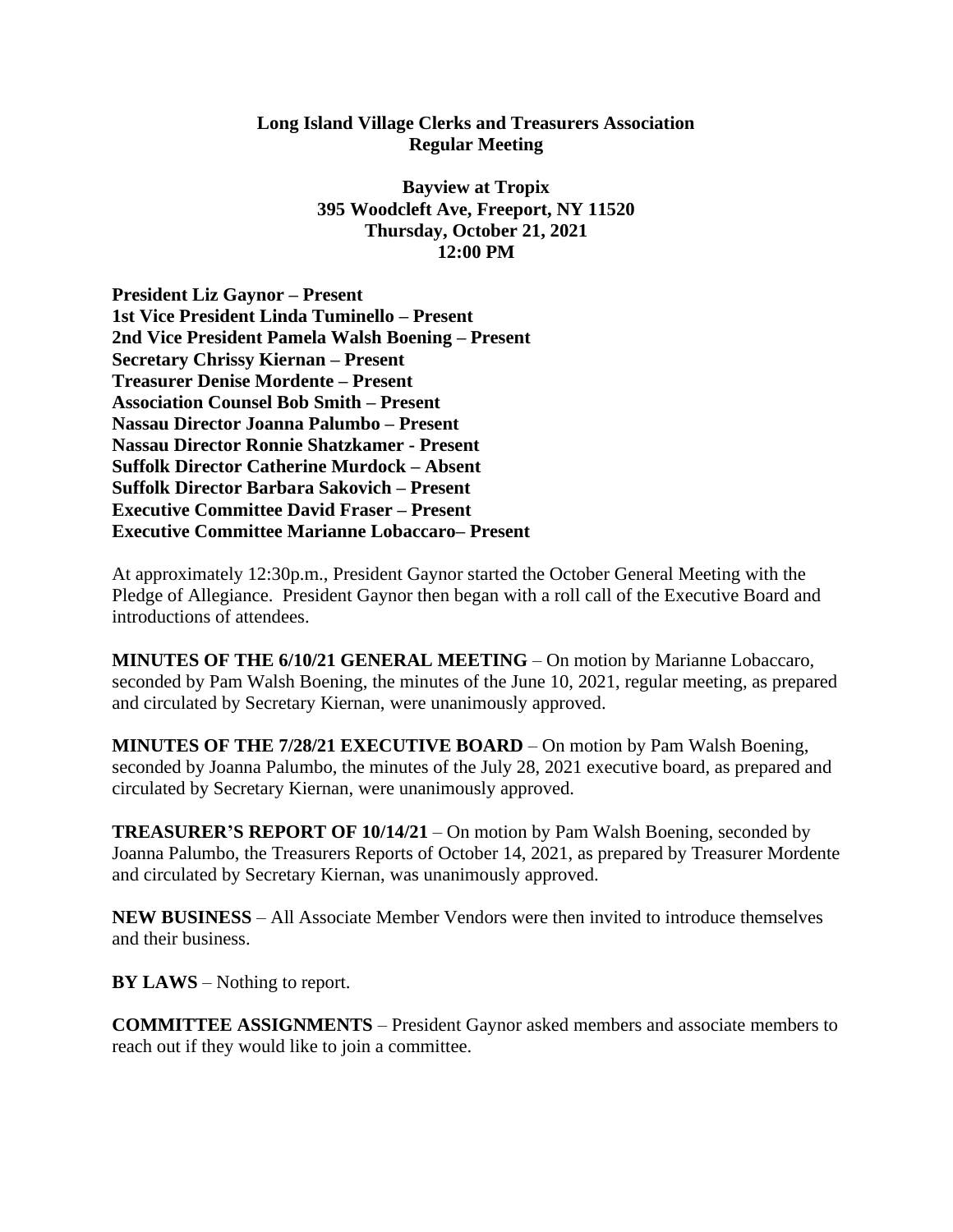**EDUCATION/SCHOLARSHIPS** – President Gaynor reported that the New York Municipal Clerks Institute held from July 12-16 and from July 19-23 had a total of 32 total participants: 8 participants pursuing their Master Municipal Clerk (MMC) certification and 24 participants pursuing their Certified Municipal Clerk (CMC) certification.

**MEMBERSHIP - 2021-2022 LIVCTA DIRECTORY** – 2<sup>nd</sup> Vice President Walsh Boening announced that there were five villages both in Nassau County and Suffolk County that have yet to submit their dues to the Association. The ad deadline for the directory will be the end of October. Secretary Kiernan will send a reminder notice.

**FINANCE –** Nothing to report.

**SUNSHINE COMMITTEE** – Marianne Lobaccaro announced that Mike Recine, Associate Member, Brown & Brown Insurance, welcomed a baby boy named Julian! Ronnie Skatzkamer, Village Administrator, Village of Flower Hill, welcomed a new grandchild! If you have any news to share, email Marianne Lobaccaro at villageadministrator@villagenorthhills.com.

**OLD BUSINESS** – President Gaynor then reported the following awards and recognitions received at the 2021 New York Conference of Mayors Fall Training School held in Saratoga Springs, NY from September 20-24.

- The Village of Garden City (Adam Lipke, Auditor, accepted) received the Jeffrey G Haber Award Comp Alliance Safety Award
- Denise Mordente, Village Treasurer, Village of Port Jefferson; Chris Briggs, Treasurer, Village of Massapequa Park; and Patricia A. Mulderig, Village Clerk, Village of Nissequogue – Credentialed Municipal Finance Officer (CMFO) renewal
- Suzanne Tangredi, Deputy Village Clerk-Treasurer, Village of Flower Hill; Irene Woo, Treasurer, Village of Garden City; and Courtney Rosenblatt, Secretary to the Board, Village of Garden City – received CMFO designation
- Marianne Lobaccaro, Village Clerk-Treasurer, Village of North Hills, voted President of the New York State Society of Municipal Finance Officers
- Liz Gaynor, Village Clerk, Village of Sands Point, voted Director of the New York State Society of Municipal Finance Officers.
- Joseph Scalero, Village Clerk, Village of Mineola, voted President of the New York State Association of City & Village Clerks
- Bob Juliano, Village Clerk-Treasurer, Village of Westbury, voted Director of the New York State Association of City & Village Clerks
- Liz Gaynor, Village Clerk, Village of Sands Point, received NYCOM 10-year attendance certificate

Joe Scalero shared that he was elected to an unprecedented 3<sup>rd</sup> term as President of the NYS Association of City and Village Clerks due to losing the 2<sup>nd</sup> year of his term to the covid shutdown. He also noted and thanked NYS Comptroller Tom DiNapoli who made himself available for the luncheon to swear him in because of his roots in Long Island. Joe shared further that the success of the first year of the New York State Municipal Clerk's Institute at SUNY Albany was due to the leadership of Liz Gaynor who served on the Education Committee.